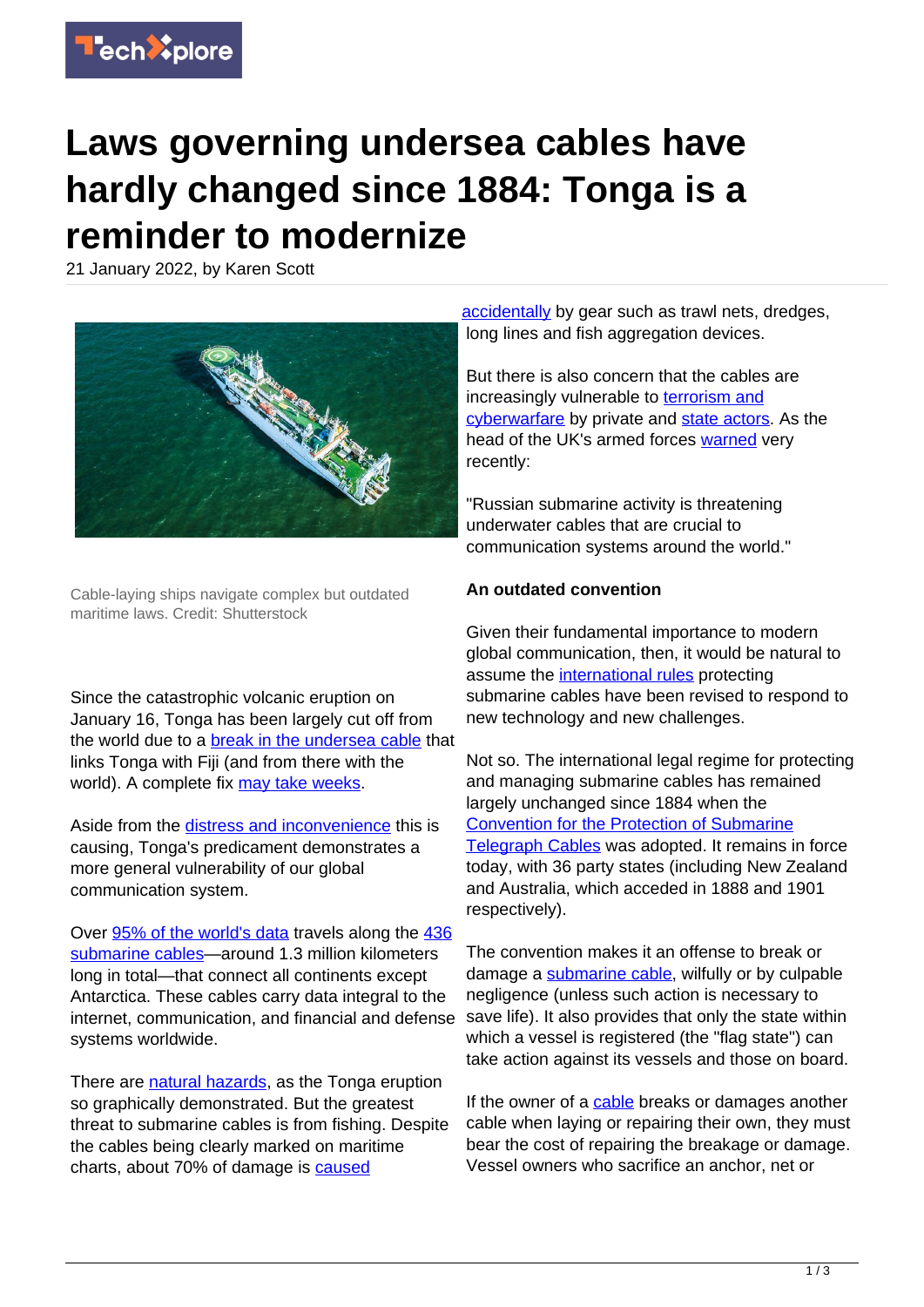

other fishing gear to avoid damaging a cable can receive compensation from the owner of the cable.

## **Who controls a cable?**

These provisions go back to not long after the first international submarine communication cable was laid between Britain and France in 1850—it was destroyed by a French fishing vessel within 24 hours.

By 1858, the age of submarine cables and international communication had begun with the laying of the first transatlantic cable connecting Britain and the US, although it failed after about a month and was replaced in 1866.

In 1902, the so-called ["All Red"](http://blogs.mhs.ox.ac.uk/innovatingincombat/british-cable-telegraphy-world-war-one-red-line-secure-communications/) route linked New Zealand and Australia with Vancouver through the Pacific Ocean and on to Europe through the Trans-Canada and Atlantic lines.

In 1986, the first fiber optic cable was laid between the UK and Belgium, beginning the modern revolution in global [communication](https://techxplore.com/tags/communication/).

The 19th-century principles governing undersea cables have since been incorporated into the modern law of the sea, codified by the 1982 United Nations Convention on the Law of the Sea [\(UNCLOS\)](https://www.un.org/depts/los/convention_agreements/texts/unclos/unclos_e.pdf), ratified by 168 nations.

Under UNCLOS all states have a right to lay cables and pipelines on the seabed and continental shelf up to the 12 nautical mile limit. To run a cable to shore through another state's territorial sea, a state [original article](https://theconversation.com/laws-governing-undersea-cables-have-hardly-changed-since-1884-tonga-is-a-reminder-they-need-modernising-175312). needs the permission of the coastal state.

But beyond the territorial sea, the power of the coastal state to prevent or impose conditions on where a cable is laid is extremely limited. The 1884 convention rules relating to offenses and liability have been incorporated into UNCLOS with minimal amendment.

## **Time for modern laws**

There are a number of problems with the current rules. First, outside of the territorial sea, the only state that can take action against a vessel that

breaks a cable is the vessel's own flag state.

While some flag states are responsible and have adopted appropriate legislation—as New Zealand has done with the [Submarine Cables and Pipelines](https://legislation.govt.nz/act/public/1996/0022/latest/DLM375803.html) [Protection Act 1996](https://legislation.govt.nz/act/public/1996/0022/latest/DLM375803.html)—many others have not.

Moreover, the state with an interest in the cable—through ownership or because the cable ultimately connects to its shore—is normally not able take action against a vessel damaging the cable.

Generally, the law does not address issues such as physical separation between different cables or their distance from other undersea activities such as mining. Nor does it cover maintaining consistent information on maritime charts, or co-ordination between industries and states.

The [International Cable Protection Committee,](https://www.iscpc.org/) a private organization comprising 180 state and commercial members representing 97% of the world's [submarine](https://techxplore.com/tags/submarine/) telecom cables, issued a voluntary [guide to best practice](https://www.iscpc.org/publications/icpc-best-practices/) in 2021 that addressed some of these issues—but is this enough?

Given the potentially catastrophic impact on communications, the economy and defense of losing major cables to accident or nefarious activity, the answer is arguably no. The rules, largely unchanged since 1884, need modernizing.

This article is republished from [The Conversation](https://theconversation.com) under a Creative Commons license. Read the

Provided by The Conversation